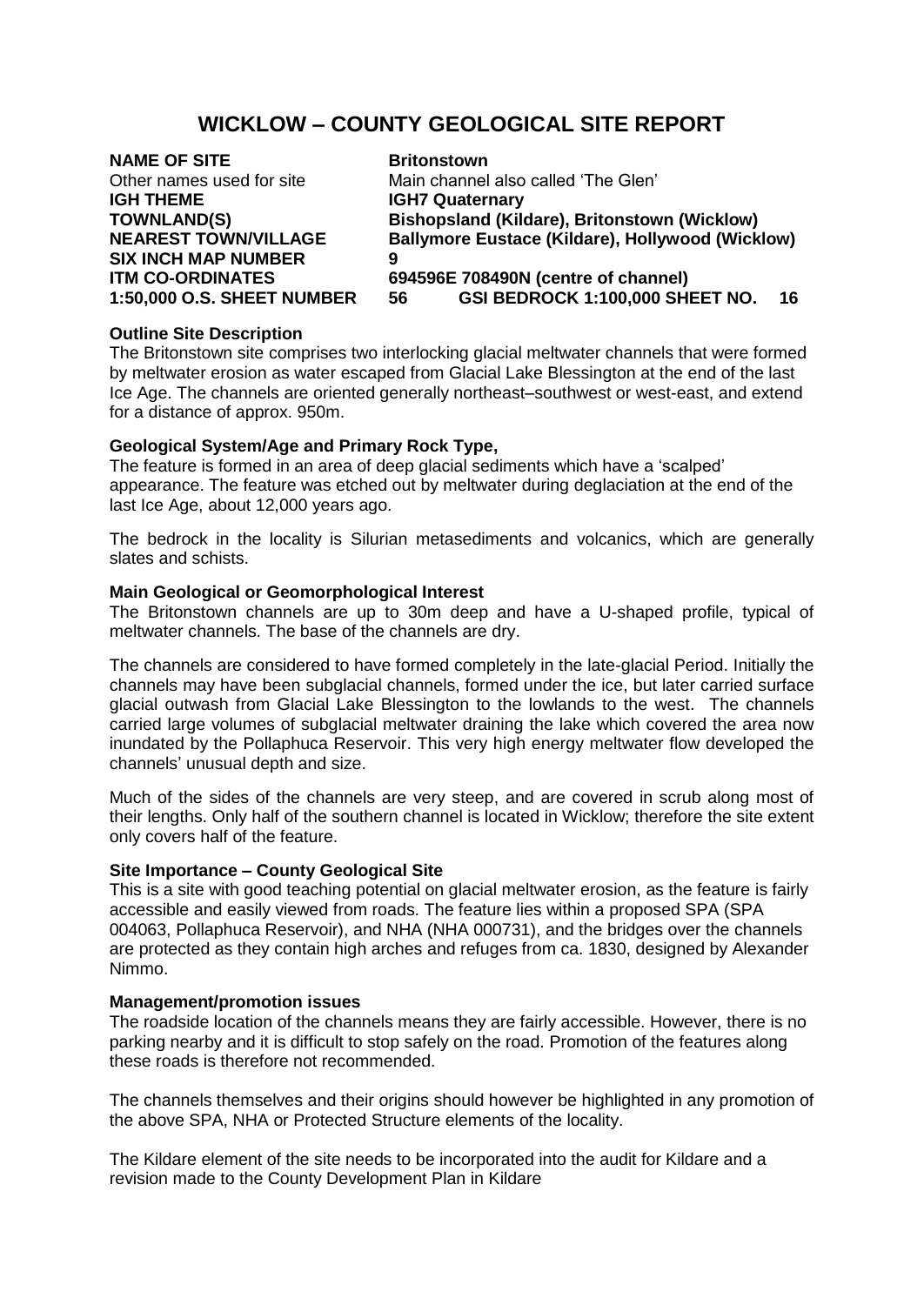

The main Britonstown channel, 'The Glen', looking northeast towards Pollaphuca Reservoir.



The adjacent channel, southwest of Pollaphuca Bridge.



The upper reaches of the main channel near the reservoir.



View south along the main channel, looking into Silverhill Townland in County Kildare.